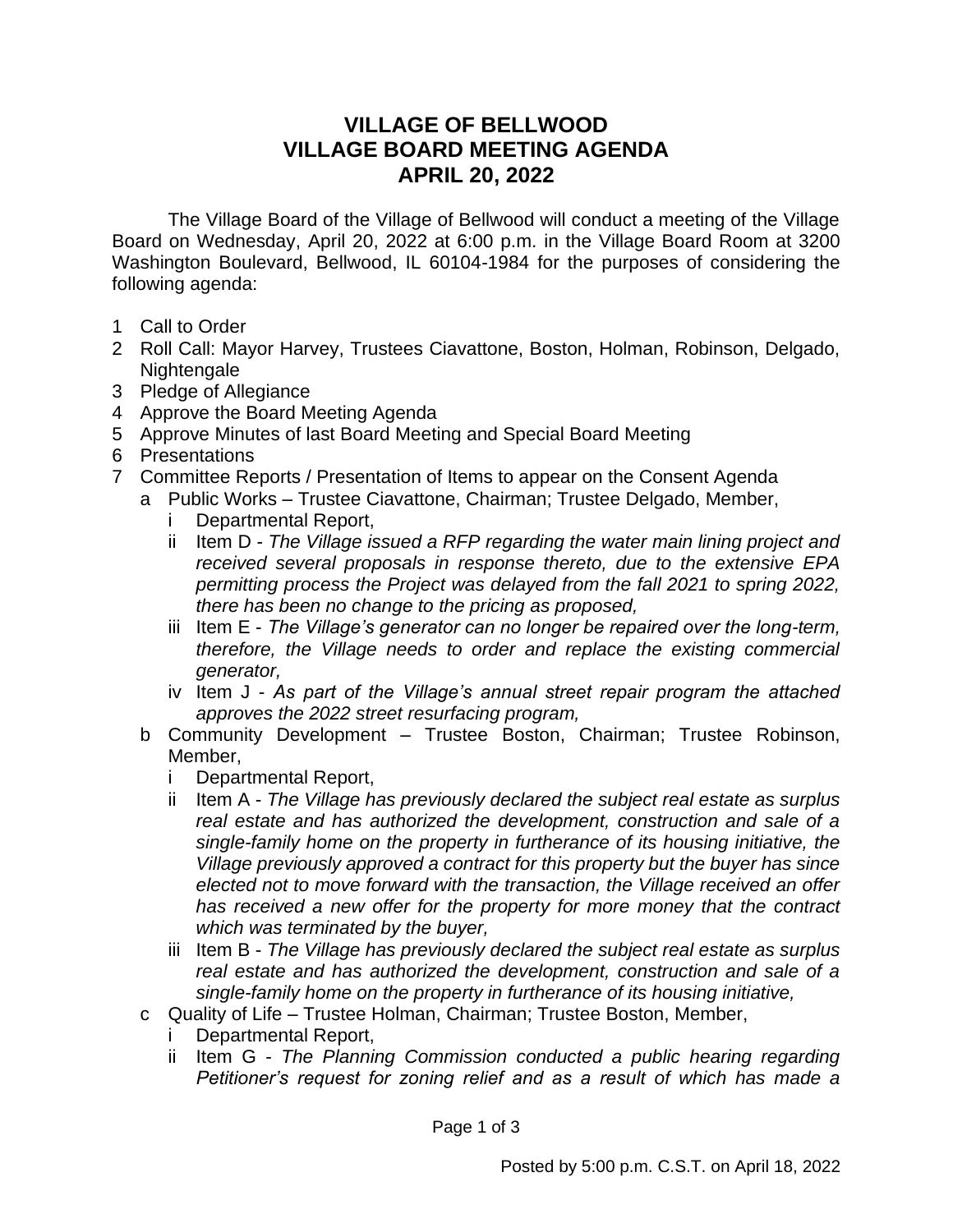*recommendation pertaining to Petitioner's request for a conditional use for the installation of a dynamic display on a new ground sign,*

- iii *Item H - The Planning Commission conducted a public hearing regarding Petitioner's request for zoning relief and as a result of which has made a recommendation pertaining to Petitioner's request to consolidate two adjacent non-confirming lots in order to create one single conforming lot,*
- d Administration Trustee Robinson, Chairman; Trustee Ciavattone, Member,
	- Departmental Report,
	- ii Item C *The Village has previously entered into a lease agreement for the use and operation of a billboard sign, the lease agreement provides that the lease can only be assigned with consent of the Village, the attached provides for the assignment of the lease agreement,*
	- iii *Item F - Staff continually reviews Village policies to ensure that the policies are current and updated to comply current law, the policy updates the Village's current policy manual,*
	- iv *Item I - The Village has applied for and has been awarded a grant from the Illinois Housing Development Authority to preserve affordable housing efforts be assisting with the rehabilitation and/or demolition of properties within the Village,*
- e Public Safety Trustee Delgado, Chairman; Trustee Nightengale, Member,
	- Departmental Report,
	- ii No Items Appearing on the Consent Agenda*,*
- f Finance Trustee Nightengale, Chairman; Trustee Holman, Member,
	- i Departmental Report,
	- ii Authorize payment of bills,
	- iii Ratify investments,
	- iv No Items Appearing on the Consent Agenda*,*
- g Ad Hoc Committees:
	- i Traffic Safety Trustee Nightengale, Chairman; Trustee Holman, Member,
	- ii Other
- 8 Consent Agenda
	- a A Resolution Authorizing the Sale of Surplus Real Estate commonly referred to as 130 49th Avenue, Bellwood, Illinois 60104,
	- b A Resolution Authorizing the Sale of Surplus Real Estate commonly referred to as 132 49th Avenue, Bellwood, Illinois 60104,
	- c An Ordinance Approving and Authorizing the Execution of a Consent of Assignment of the Lease Agreement for the Property commonly referred to as 1116 S. 24th Avenue, Bellwood, Illinois 60104,
	- d A Resolution Approving and Authorizing the Execution of an Agreement by and between the Village of Bellwood and Fer-Pal Construction USA, LLC,
	- e A Resolution Approving and Authorizing the Execution of an Agreement by and between the Village of Bellwood and Charles Equipment Energy Systems,
	- f A Resolution Adopting a Freedom of Information Act Policy,
	- g An Ordinance Granting the Approval of a Conditional Use for the property commonly referred to as 2400 Madison Avenue, Bellwood, Illinois 60104,